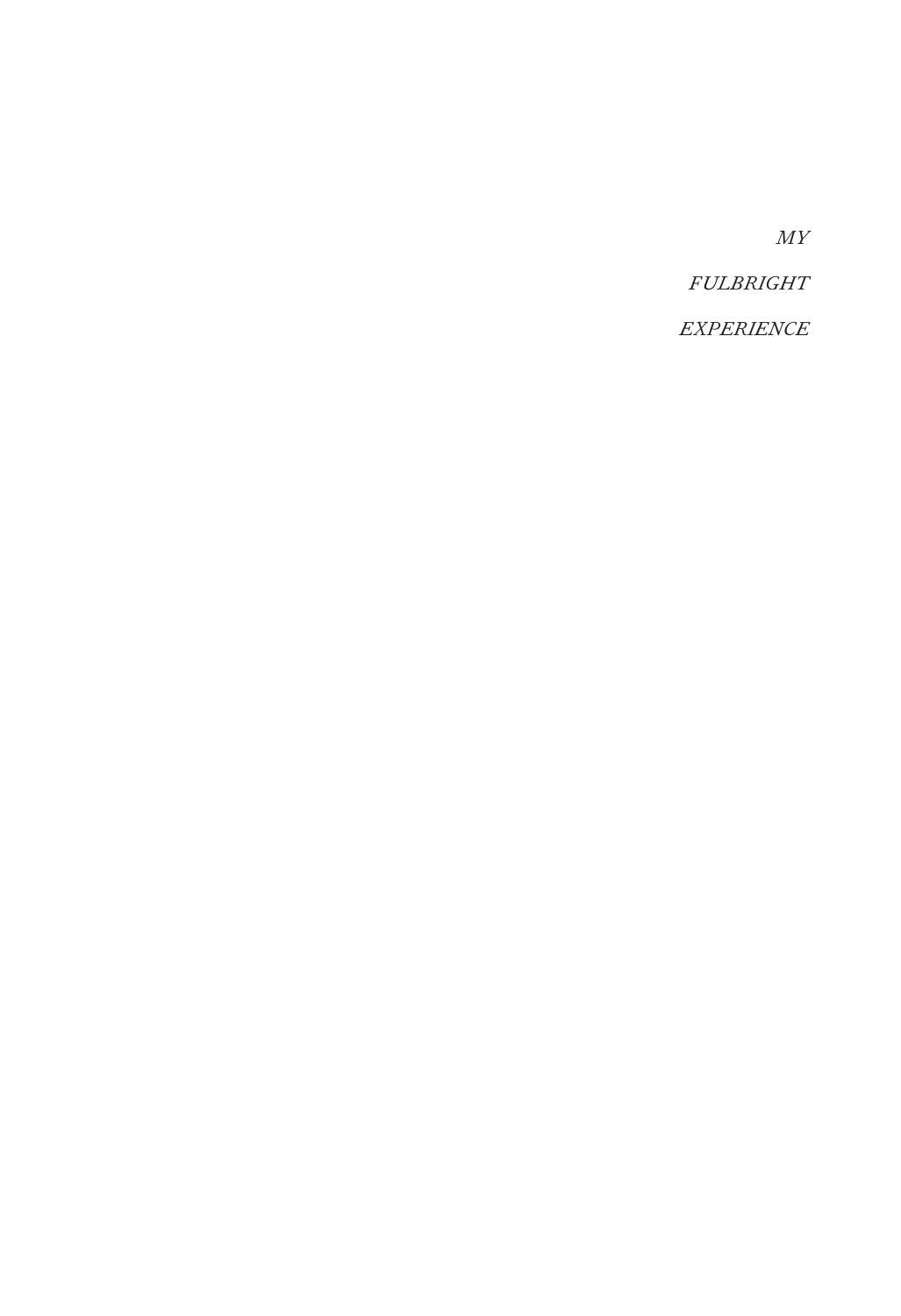The Mutual Educational Exchange Program or the **Fulbright Program**, named in honor of Senator J. William Fulbright, was established by the U.S. Congress on August 1, 1946. It is now administered under the Mutual Educational and Cultural Exchange Act of 1961, as amended by Public Law 87256. This Act provides the legislative authority for the Program. The main objective of this Act is "to enable the government of the United States to increase mutual understanding between the people of the United States and the people of other countries ... and thus to assist in the development of friendly, sympathetic, and peaceful relations, between the United States and other countries of the world."

The program operates in more than 140 countries. Binational commissions were established by executive agreements in 51 countries. The J. William Fulbright Foreign Scholarship Board (BFS) in Washington, DC, comprises 12 educational and public leaders appointed by the President of the United States. It has statutory responsibility for the selection of all academic exchange grantees, the establishment of policies and procedures, and the supervision of the Fulbright Program worldwide. Motivated by the need to change the U.S.'s traditional isolationist policy, the Fulbright Program developed into an indispensable resource for scholars and institutions all over the world. Today, international expertise is even more vital than ever as the realities of the postCold war era become far more complex and the emerging international system increases political and economic linkages throughout the world.

Since its inception, the Fulbright Program has welcomed more than 270,000 researchers, lecturers and students from the United States and the rest of the world. Many have assumed leadership roles, including Nobel and Pulitzer Prize winners, heads of state and prime ministers, artists and ambassadors, governors and senators, professors and physicians, supreme court justices and CEOs. These Fulbrighters, past and present, have enabled the Fulbright Program to become the world's largest and most prestigious scholarly exchange program.

Sponsored by the U.S. Department of State, the **Fulbright Program** offers opportunities for recent graduates, postgraduate candidates, and developing professionals and artists to conduct career-launching study and research abroad as well as for researchers and lecturers in any fields of arts and sciences. Since the establishment of the Program, about 90,000 grantees from the United States and 180,000 grantees from other countries have benefited from the Fulbright experience. The Program awards approximately 4,800 grants for U.S. and 4,800 for non-U.S. applicants annually and currently operates in over 150 countries worldwide.

The **Fulbright Commission in Hungary** was established in January 1992, after a binational agreement was signed between the governments of Hungary and the United States in December, 1990 and unterminatedly extended in March, 2007. The Hungarian government has acknowledged the importance of the Fulbright Program and also helps financially. The **Ministry of Education and Culture** provides the office space for the Commission and significantly contributes toward the program costs.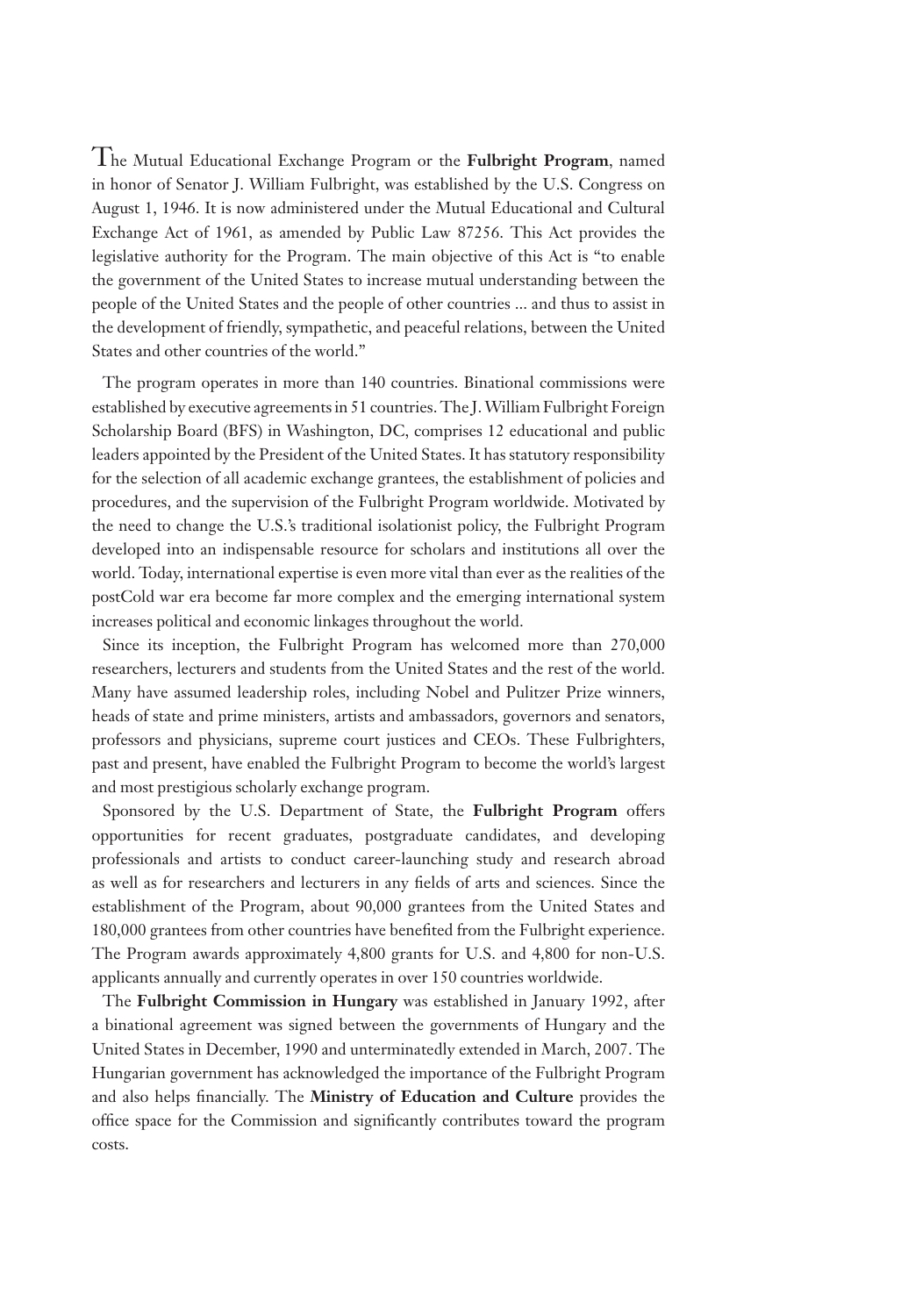*MY*

# *FULBRIGHT*

# *EXPERIENCE*

Academic Years 2005/2006, 2006/2007

Hungarian - American Commission for Educational Exchange

Budapest 2008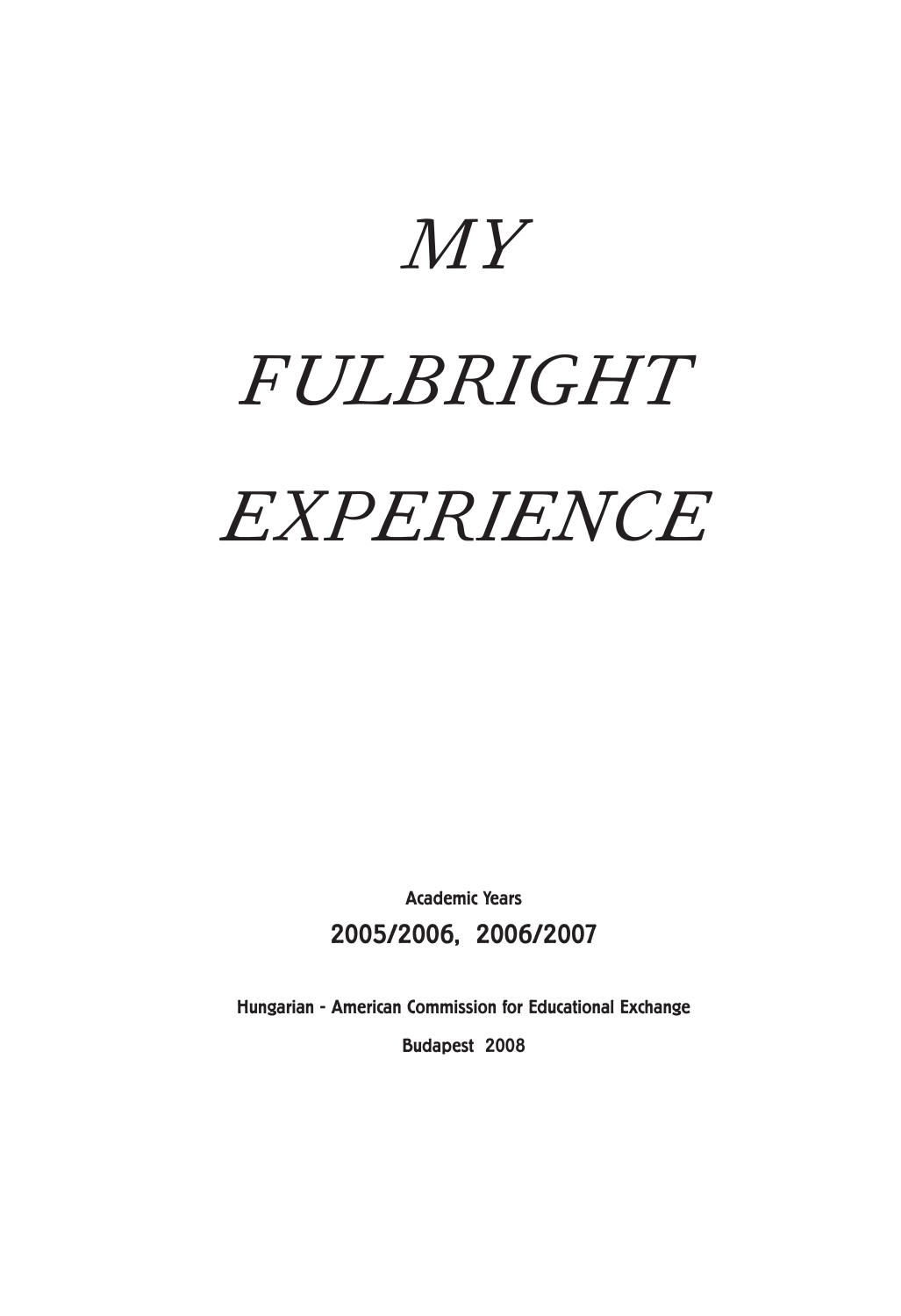ISBN 963 216 798 8

Edited by: Csanád Nagypál

Proofread by: Dr. Scott Campbell

Designed by: Miklós Szalay

Printed by: Korrekt Nyomda

Published by: Dr. Huba Brückner Executive Director

Hungarian - American Commission for Educational Exchange 1082 Budapest, Baross utca 62. HUNGARY Tel.: (36-1) 462-8040, Fax: (36-1) 252-0266 E-mail: info@fulbright.hu Website address: www.fulbright.hu

Budapest, 2008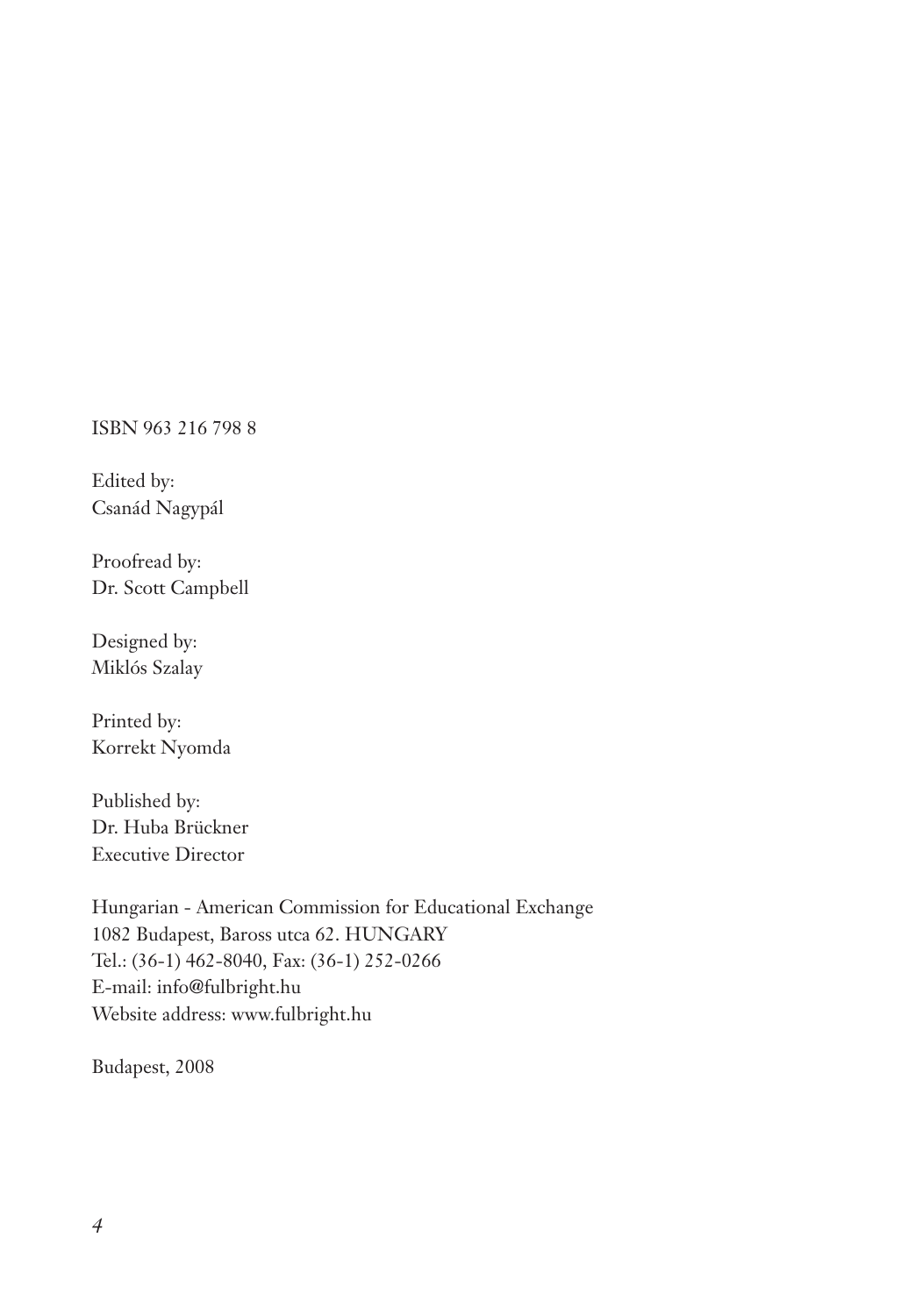

#### *Foreword*

In accordance with the fundamental goal of the Fulbright Program - mutual understanding - the Executive Agreement between the Government of the United States of America and the Government of the Republic of Hungary has established the authority of the Commission to conduct a program of educational and cultural exchange between the two countries using funds made available by both governments. Given the overall mission of the global Fulbright Program, the Commission offers qualified Hungarian and American citizens the opportunity to exchange significant knowledge and educational experience in the sciences and arts, especially in fields relevant to the two countries. Participants thereby contribute to a deeper understanding of U.S.-Hungarian relations and broaden the means by which the two societies can further their understanding of each other's cultures.

The Hungarian-American Fulbright Commission supports educational and research programs which are in harmony with the spirit of the signing partner states and which receive financial support from the two governments. Besides government funding the Commission seeks donations from the business community, from foundations and from other benefactors as well.

In keeping with the spirit of the Fulbright Program, special preference is given to candidates who appear best able to share their newly acquired experience and knowledge upon their return. Preference is also given to qualified applicants who have not had extensive overseas experience prior.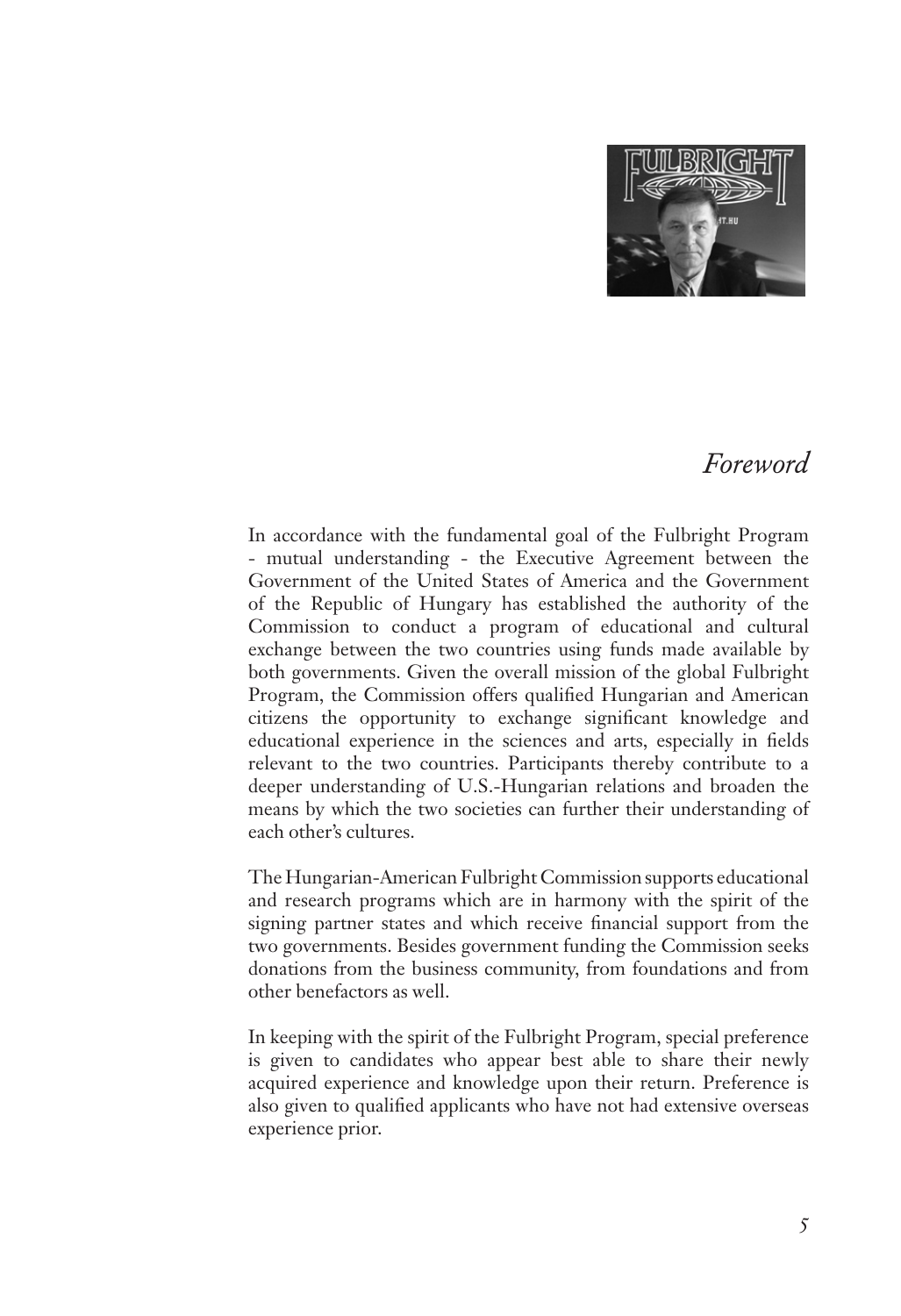The Fulbright Program offers the following grant possibilities for Hungarian candidates:

- *graduate student grants,*
- *lecturer grants,*
- *research grants,*
- *co-sponsored and supplementary grants,*
- *travel only grants,*
- *teacher exchange opportunities,*
- *other special grants.*

The usual duration of the graduate student grants is one or two academic semesters. Grants to lecturers are for one or two semesters, to researchers for three to nine months.

Faithful to the spirit of the Fulbright Program, grants are given to candidates who are devoted to sharing their experiences and knowledge in the most effective way after returning to Hungary either in academic or in business life.

In order to secure fair screening of applications, the Commission has appointed its own Selection Committee and established its own selection procedures, which include three stages of evaluating the candidates:

- *1. eligibility screening conducted by the staff of the Commission;*
- *2. evaluation of project proposals by Hungarian and American experts;*
- *3. interviewing of selected candidates by the Executive Director, an American Embassy representative and Board Members.*

Each year the Fulbright Commission organizes a meeting for the newly returned Hungarian grantees and invites them to give a summary of their grant period. These short presentations demonstrate the manifold value set of the program and the achievements of our grantees.

Those who work hard on supporting the program and are involved in the selection of the Hungarian participants can get a first hand feedback on the success of the grant period from the participants by their short presentations.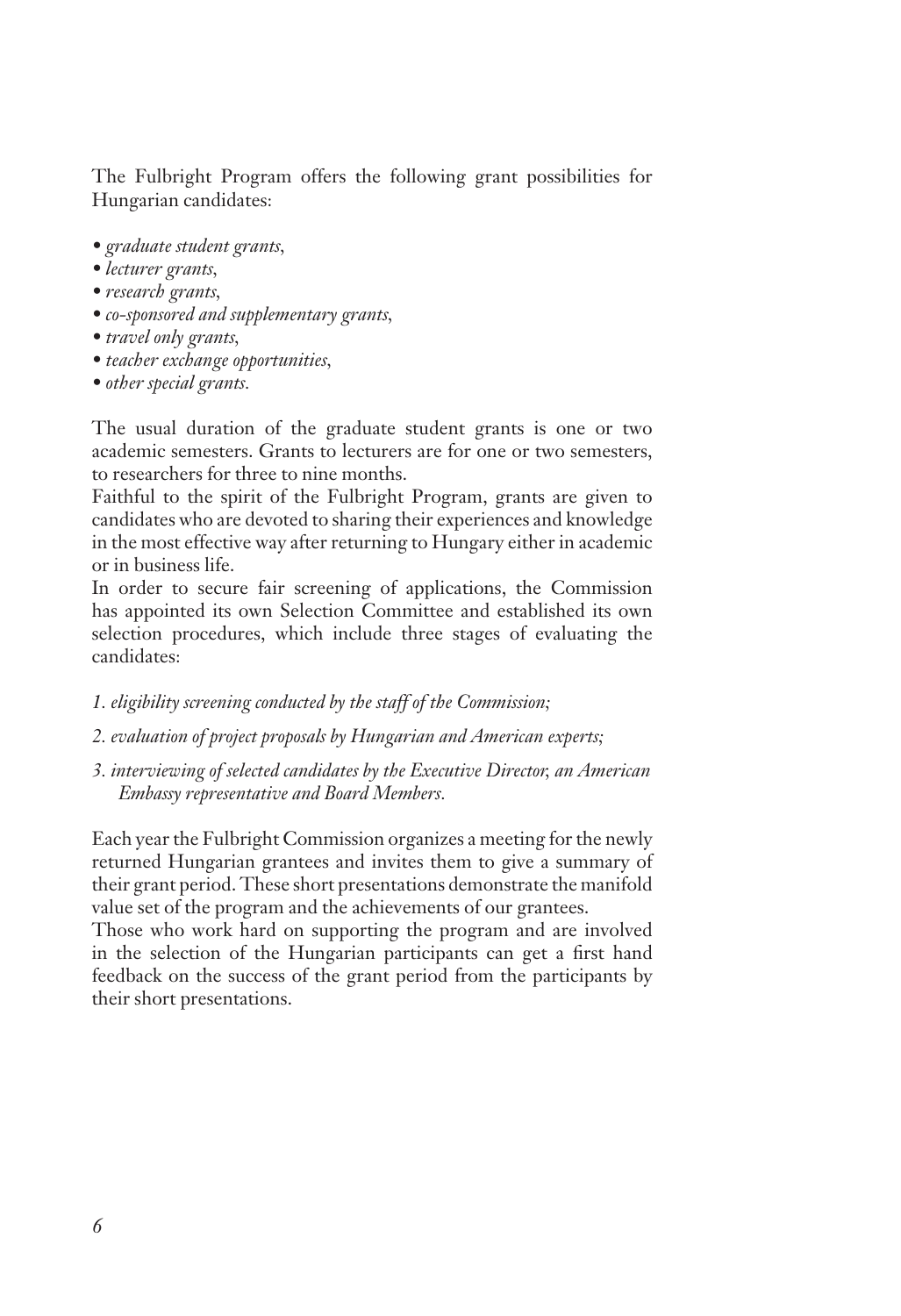In this book the reader will find reports by Hungarian Fulbright grantees - lecturers, researchers, students, exchange teachers. As the director of the program I'm very proud of our grantees' achievements, and I strongly believe that their grant period can be (and has been) a life changing experience. Above the professional activities our grantees have done a great job as Hungary's representatives in the United States, fulfilled their mission to promote mutual understanding. In most of the cases the grant period is only the beginning of a much longer and wider cooperation between the Hungarian grantee and his/her institution and the partners (persons and institutions) in the U.S.

It is my pleasure to share the experience of the Hungarian Fulbright grantees with the reader(s) of these reports. The Fulbright Program is as timely, its mission is as important in our days as it was in 1946, the year of its conception.

This year we celebrate the 30th anniversary of the initiation of this global exchange program in Hungary. I wish many-many more happy anniversaries for the Fulbright program and its alumni.

November 28, 2008

Dr. Huba Brückner *executive director*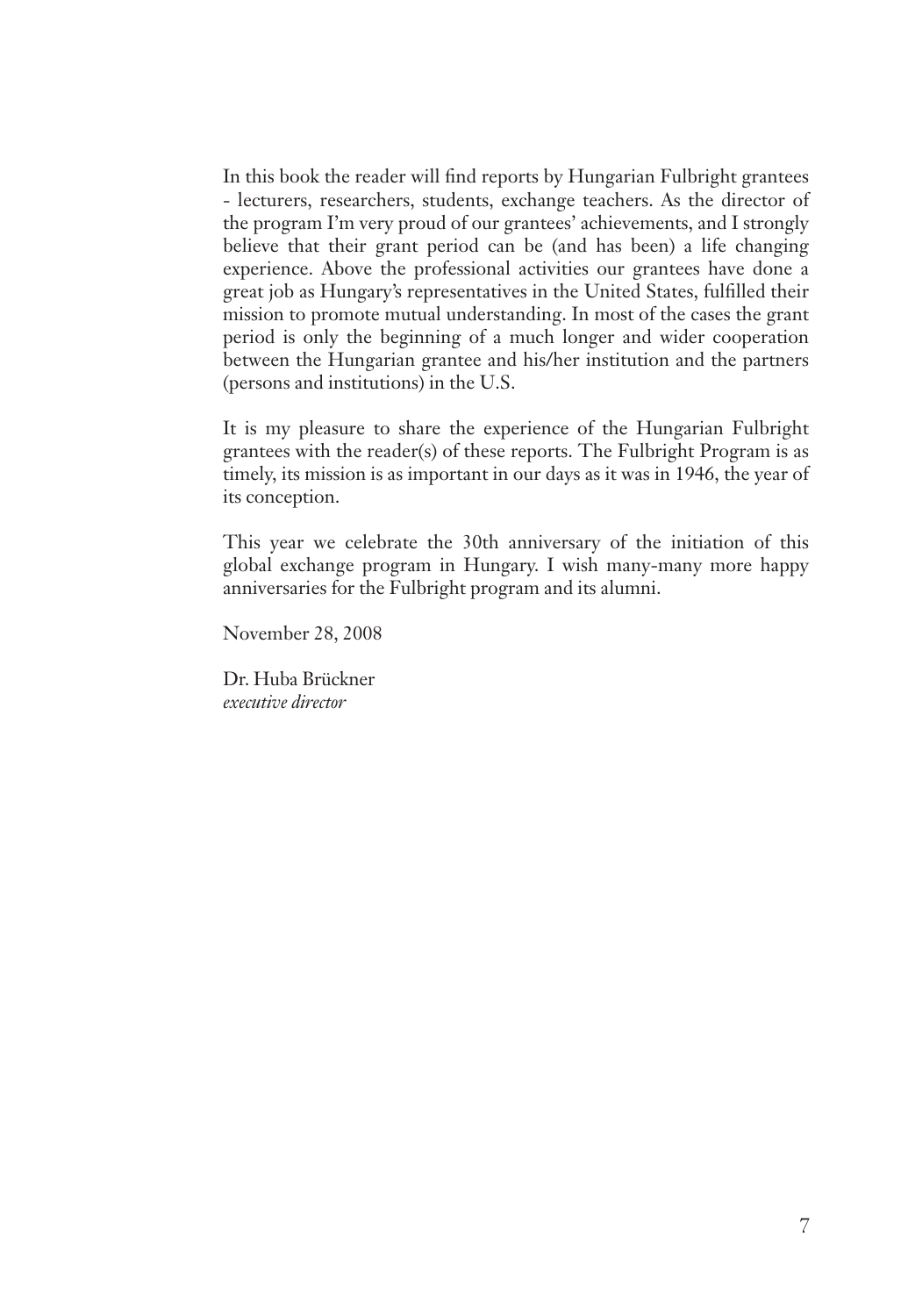### 2005/2006

| 13  | Máté Csanád<br><b>High Energy Nuclear Physics at the Relativistic</b><br><b>Heavy Ion Collider</b>                                                                                                                                 |
|-----|------------------------------------------------------------------------------------------------------------------------------------------------------------------------------------------------------------------------------------|
| 25  | Gábor Gyulai<br><b>Ancient Citrullus DNA-unlocking Domestication Events</b>                                                                                                                                                        |
| 43  | Ágnes Juhász<br><b>Teaching at North Valley High School</b>                                                                                                                                                                        |
| 53  | György Kovács<br><b>Research at Harvard Law School</b>                                                                                                                                                                             |
| 69  | Veronika Kusz<br>Florida's Youthful Oldster: Ernő Dohnányi in<br><b>Tallahassee</b>                                                                                                                                                |
| 79  | Tibor Laczkó<br>A Lexical-Functional Approach to Inflectional and Word<br><b>Order Phenomena in Hungarian and English</b>                                                                                                          |
| 89  | Lídia Márton<br>In Defense of the Public Interest                                                                                                                                                                                  |
| 99  | Edit Nádasi<br><b>Tyrosine Phosphorylation Pathways and Oncogenesis</b>                                                                                                                                                            |
| 123 | Károly Németh<br>Mio/Pliocene Phreatomagmatic Volcanism in Idaho<br>in Association with a Changing Fluvio-lacustrine<br><b>Environment and its Comparison with Young Basaltic</b><br><b>Volcanic Fields in the Pannonian Basin</b> |
| 143 | Zita Zoltayné Paprika<br><b>Decision Making Skills in Upgrading</b><br><b>Business Performance</b>                                                                                                                                 |